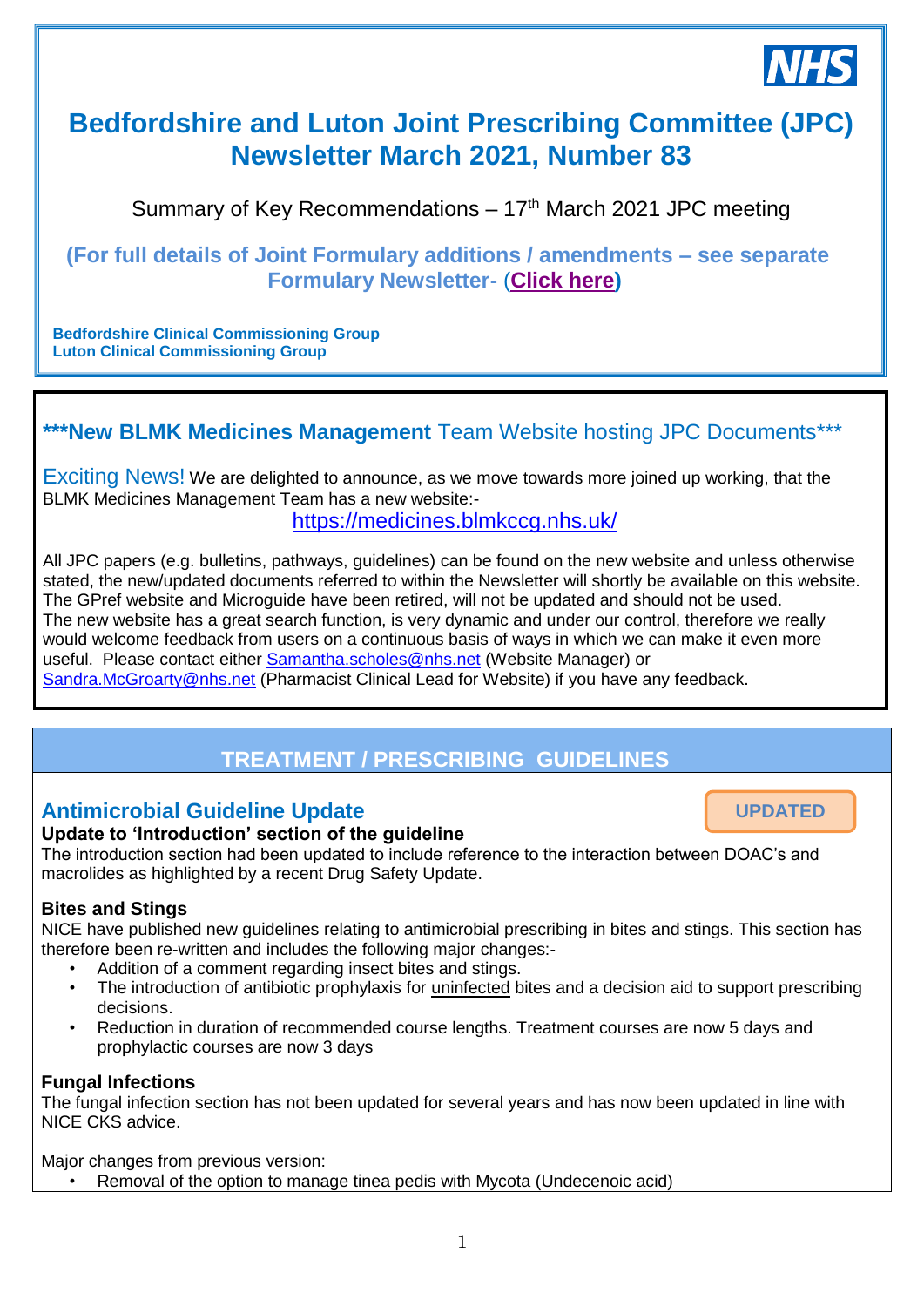- Change in advice regarding co-prescription of topical agents with oral treatment to prevent transmission in tinea capitis.
- Addition of criteria where oral antifungal treatment can be considered in the management of onychomycosis.
- Addition of using a topical corticosteroid for treatment of tinea capitis where there is significant inflammation.

# **SECONDARY CARE PRESCRIBING / COMMISSIONING ISSUES**

### **Subcutaneous (s/c) Infliximab (Biosimilar)**

The JPC previously agreed to support the introduction of s/c infliximab as a temporary addition to the Joint Medicines Formulary to assist the Bedfordshire Hospitals NHS

Foundation Trust in reducing pressure on hospital attendance during the Covid 19 pandemic. The current situation was reviewed at the March 2021 JPC meeting and it was agreed to extend the temporary inclusion of s/c infliximab on the Joint Medicine Formulary, with a new review date of June 2021.

## **Crohn's Disease Pathway**

The pathway has been updated to provide clarity on the current local commissioning position with regards to anti TNF dose escalation.

### **Psoriatic Arthritis (PsA) Treatment after inadequate response to DMARDs)- Pathway Update**

The major changes to the existing pathway were:-

- Simplification of the flow chart including removal of most of the information on co-morbidities (this information will be retained as an internal Trust document) and amalgamation of first line treatment options.
- Allowing the use of additional third line options aside from ustekinumab +/- methotrexate.
- Allowing three lines of therapy for patients who receive ustekinumab as a first line treatment.

# **Rheumatoid Arthritis Treatment Pathway Update (Algorithm A)**

NICE have published a positive TA for the use of Filgotinib as a treatment option for patients with moderate rheumatoid arthritis (i.e. a DAS 28 ≥ 3.2 and ≤ 5.1. This is the first NICE TA providing a treatment option for moderate disease as the other NICE TAs for biologics and JAK inhibitors all relate to the use for treating severe disease only. The Rheumatoid Arthritis Treatment Pathway (Algorithm A) has been updated to incorporate filgotinib as a treatment option for both moderate disease and severe disease.

Local specialists have confirmed that filgotinib will be considered as a treatment option for patients with moderate disease and the patient will be informed that if an adequate response is not achieved then treatment options will revert back to standard conventional DMARDs as progression to the biologic and other JAKi treatment options is not be possible unless the DAS score is > 5.1.

Filgotinib will be prescribed via the hospital homecare, system with no GP prescribing.

## **Hyperhidrosis Policy and Interim Iontophoresis Commissioning Statement**

Following an update of the Hyperhidrosis Priorities Forum statement (originally issued April 2017), the committee agreed to retire the previous Hyperhidrosis JPC bulletin (No 251) and to incorporate the latest Hyperhidrosis Priorities Forum statement within the wider JPC Botulinum Toxin Bulletin.

As a result of a review on the current local provision of iontophoresis machines, an interim Bedfordshire, Luton and Milton Keynes commissioning statement has been produced and was supported by the JPC as follows:

**UPDATE**

**NEW**



**UPDATED**

**UPDATED**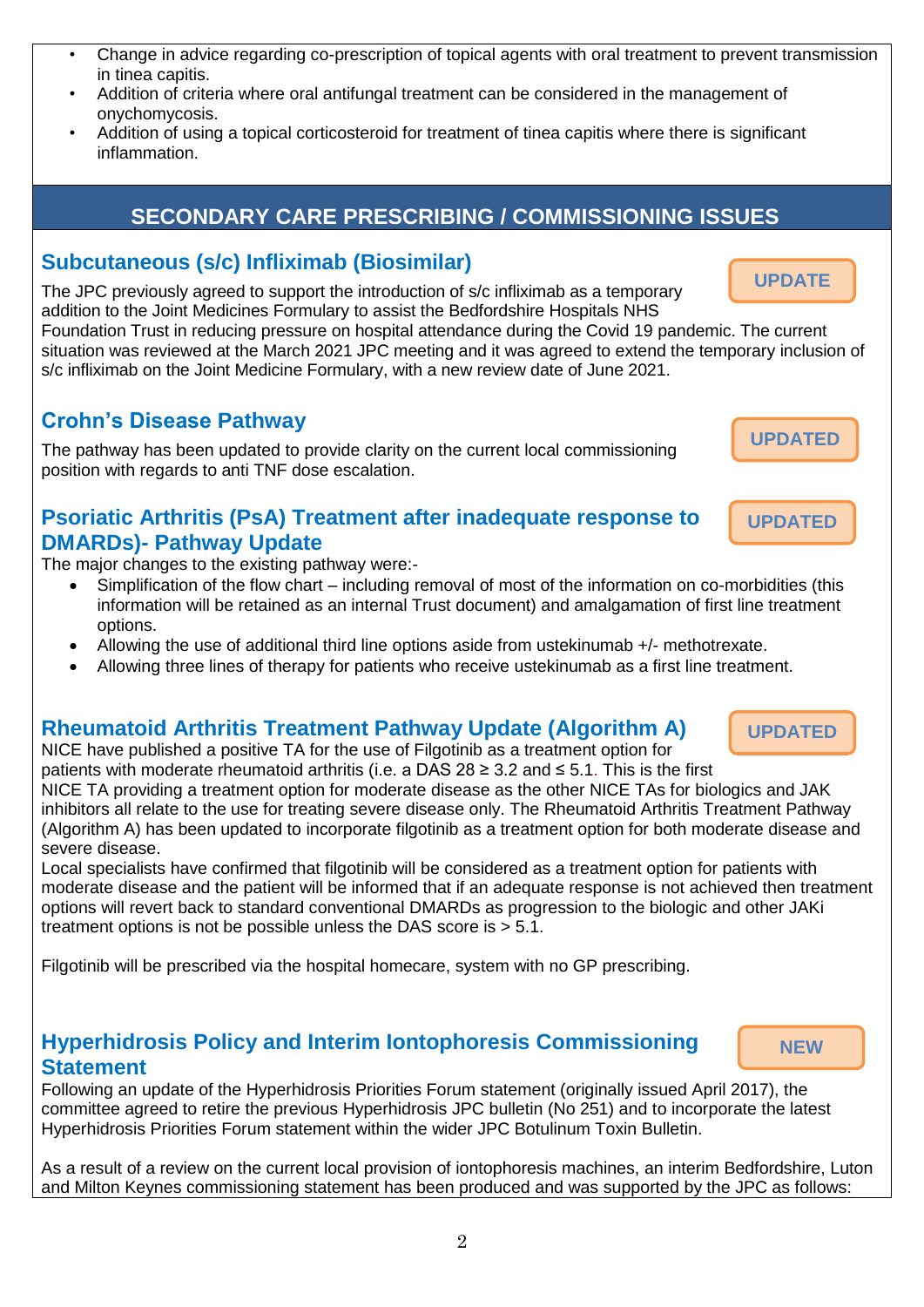a patient is not required to have tried iontophoresis prior to being eligible to receive botulinum toxin for the treatment of axillary or palmar/plantar hyperhidrosis.

The interim commissioning statement is in place pending a review of provision of Iontophoresis machines by CCG Planned Care regarding access to Iontophoresis machines.

### **NICE TECHNOLOGY APPRAISAL GUIDANCE and GUIDELINES ISSUED / UPDATED**

**The following NICE Technology Appraisal Guidance (CCG Commissioned) have been published during the period 19th November 2020 to 10th March 2021 inclusive :-**

- Liraglutide for managing overweight and obesity, Technology appraisal guidance [TA664] Published date: 09 December 2020<https://www.nice.org.uk/guidance/ta664>**Specialist use only** ; **No GP Prescribing**
- Upadacitinib for treating severe rheumatoid arthritis, Technology appraisal guidance [TA665] Published date: 09 December 2020<https://www.nice.org.uk/guidance/ta665> - **Specialist use only** ; **No GP Prescribing**
- Brolucizumab for treating wet age-related macular degeneration ,Technology appraisal guidance [TA672] Published date: 03 February 2021<https://www.nice.org.uk/guidance/ta672> **Specialist use only; no GP prescribing**
- Filgotinib for treating moderate to severe rheumatoid arthritis, Technology appraisal guidance [TA676] Published date: 24 February 2021 <https://www.nice.org.uk/guidance/ta676> **Specialist use only** ; **no GP Prescribing**
- Dapagliflozin for treating chronic heart failure with reduced ejection fraction Technology appraisal guidance [TA679] Published date: 24 February 2021<https://www.nice.org.uk/guidance/ta679> **Specialist initiation with GP to continue prescribing**
- Baricitinib for treating moderate to severe atopic dermatitis Technology appraisal guidance [TA681] Published date: 03 March 2021<https://www.nice.org.uk/guidance/ta681> **Specialist use only** ; **no GP Prescribing**
- Erenumab for preventing migraine, Technology appraisal guidance [TA682] Published date: 10 March 2021,<https://www.nice.org.uk/guidance/ta682> **Specialist use only** ; **no GP Prescribing**

#### **NICE Guidelines :-**

NICE have published several NICE Guidelines since November 2020 and these are all available on the main [NICE website](https://www.nice.org.uk/)

#### . **NICE COVID-19 Rapid Reviews/Information**

The Committee noted that NICE have continued to issue/update a series of covid 19 rapid reviews/information**:**– this information can be accessed from the NICE website [click here](https://www.nice.org.uk/covid-19)

### **DRUG SAFETY UPDATES (DSU) AND PATIENT SAFETY ALERTS**

The MHRA Drug Safety Updates for December 2020, January and February 2021 were noted by the Committee for information and action.

#### [December](https://assets.publishing.service.gov.uk/government/uploads/system/uploads/attachment_data/file/945824/Dec-2020-DSU-PDF-1712.pdf) DSU

- Systemic and inhaled fluoroquinolones: small risk of heart valve regurgitation; consider other therapeutic options first in patients at risk
- Erythromycin: caution required due to cardiac risks (QT interval prolongation); drug interaction with rivaroxaban
- Erythromycin: update on known risk of infantile hypertrophic pyloric stenosis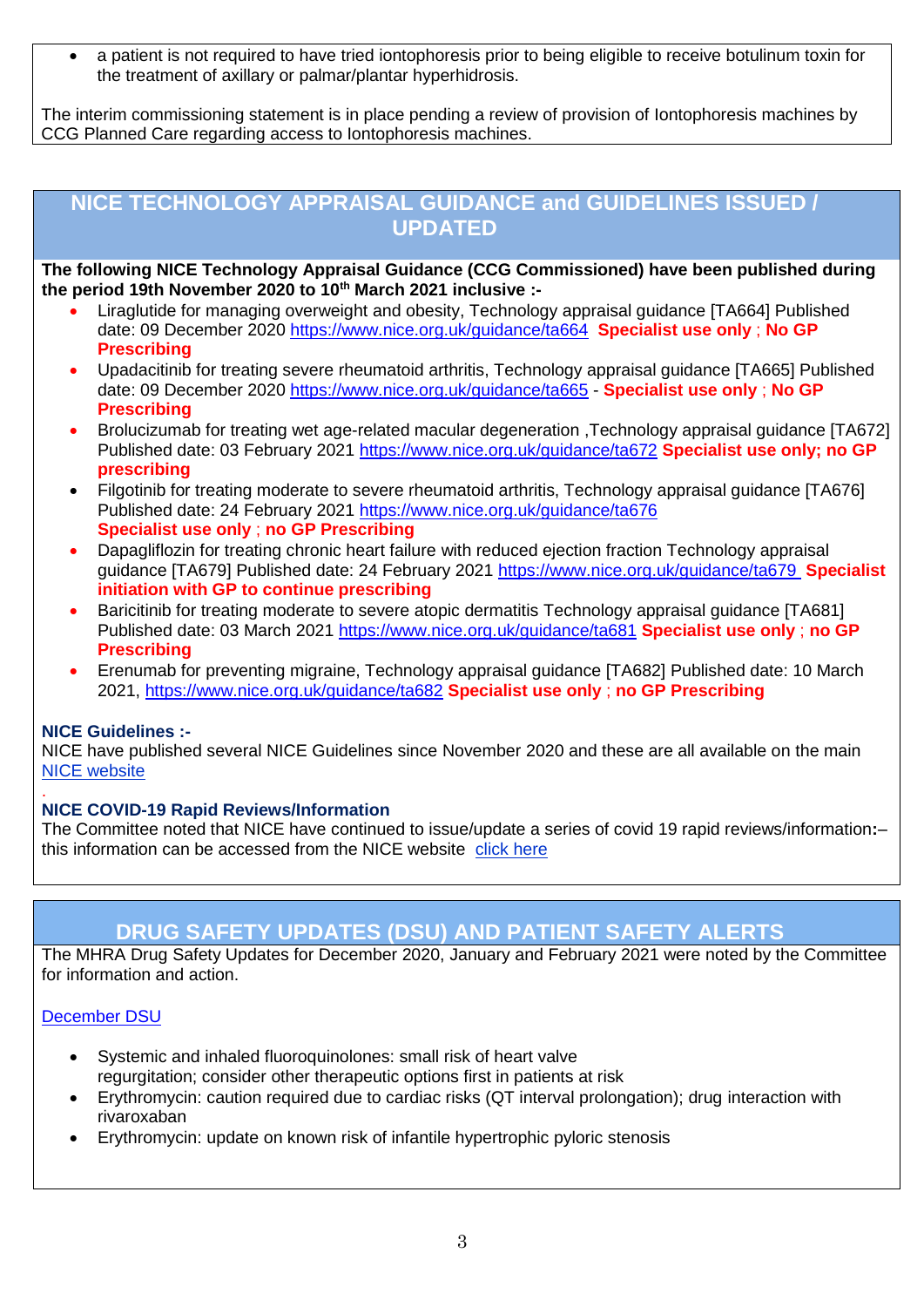#### [January DSU](https://assets.publishing.service.gov.uk/government/uploads/system/uploads/attachment_data/file/950307/Jan-2021-DSU-PDF-pub.pdf)

- Antiepileptic drugs in pregnancy: updated advice following comprehensive safety review
- COVID-19 vaccines (Pfizer/BioNTech and COVID-19 Vaccine AstraZeneca): current advice
- Dimethyl fumarate (Tecfidera): updated advice on the risk of progressive multifocal leukoencephalopathy (PML) associated with mild lymphopenia
- Fingolimod (Gilenya▼): updated advice about the risks of serious liver injury and herpes meningoencephalitis
- SSRI/SNRI antidepressant medicines: small increased risk of postpartum haemorrhage when used in the month before delivery
- Aminoglycosides (gentamicin, amikacin, tobramycin, and neomycin): increased risk of deafness in patients with mitochondrial mutations

#### [February DSU](https://assets.publishing.service.gov.uk/government/uploads/system/uploads/attachment_data/file/962557/Feb-2021-DSU-PDF_final.pdf)

- Ulipristal acetate 5mg (Esmya): further restrictions due to risk of serious liver injury. (NB Local Formulary status: - This is currently Non-Formulary (as there had been a temporary suspension of the licence). This is a hospital only drug; No GP prescribing
- Alkindi (hydrocortisone granules): risk of acute adrenal insufficiency in children when switching from hydrocortisone tablet formulations to granules
- Pregabalin (Lyrica): reports of severe respiratory depression
- Medicines in pregnancy and breastfeeding: new initiative for consistent guidance; report on optimising data for medicines used during pregnancy
- COVID-19 vaccines and medicines: updates for February 2021

## **Additional Papers / issues considered by the Committee**

#### **BLMK Area Prescribing Committee (Next Steps)**

From 1st April 2021, Bedfordshire, Luton and Milton Keynes CCGs will merge. As a result of this merger, an Area Prescribing Committee (APC) will be created (replacing the existing JPC and MKPAG committees). The chair of the newly formed BLMK APC and the committee members will be appointed shortly. The meeting chair will be a non-clinical role and membership of the committee will largely mirror that of JPC/MKPAG.

In addition to the APC there will be a set of subgroups (advisory, not decision making):-

- o Formulary Group
- o Wound Care Group
- o Medication Safety Group

It is hoped that the first scheduled BLMK APC meeting will be held in June 2021.

#### **Insulin Paper from ELFT**

The paper came to the Committee for information only.

#### **Cost-effective Melatonin Preparation**

The Committee was advised that a new, more cost-effective melatonin preparation, Cyesto® 3mg Tablets – will be available in May 2021. The initial licence is for jet lag with the insomnia licence to follow.